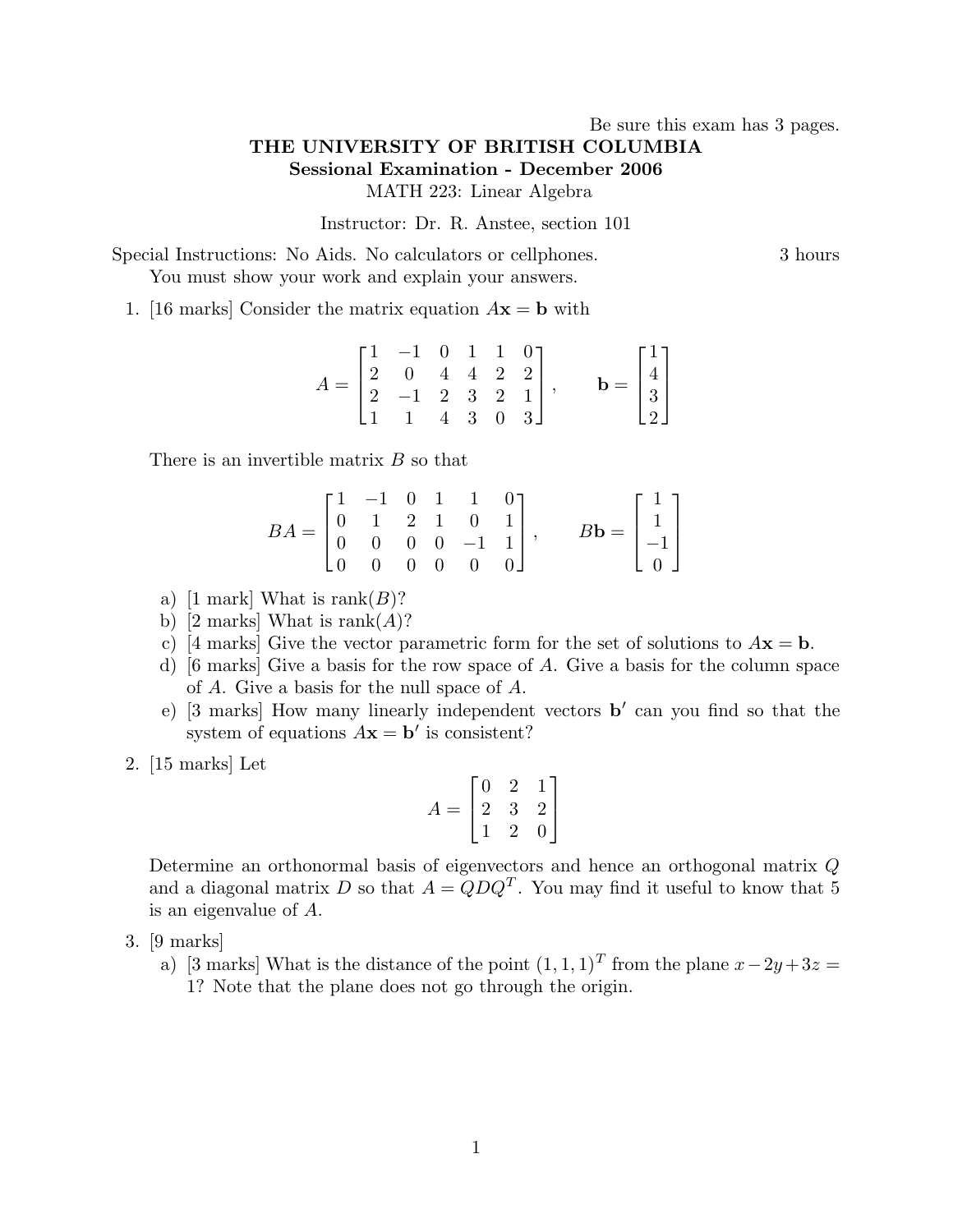MATH 223 Final Exam page 2

- b) [3 marks] We are given that A is a symmetric invertible matrix. Show that  $A^{-1}$ is symmetric.
- c) [3 marks] Let P, Q be orthogonal matrices. Show that  $Q^2P^T$  is an orthogonal matrix.
- 4. [15 marks] Let

$$
\mathbf{u}_1 = \begin{bmatrix} 2 \\ 0 \\ -1 \end{bmatrix}, \mathbf{u}_2 = \begin{bmatrix} -1 \\ 1 \\ 0 \end{bmatrix}, \mathbf{u}_3 = \begin{bmatrix} 0 \\ -1 \\ 1 \end{bmatrix}
$$

You may find it useful to note that:

$$
\begin{bmatrix} 2 & -1 & 0 \ 0 & 1 & -1 \ -1 & 0 & 1 \end{bmatrix}^{-1} = \begin{bmatrix} 1 & 1 & 1 \ 1 & 2 & 2 \ 1 & 1 & 2 \end{bmatrix}
$$

- a) [1 marks] Explain why  $\{u_1, u_2, u_3\}$  forms a basis for  $\mathbb{R}^3$ .
- b) [5 marks] Consider the linear transformation  $T: \mathbb{R}^3 \to \mathbb{R}^3$  satisfying

$$
T(\mathbf{u}_1) = \mathbf{u}_2 + \mathbf{u}_3
$$
,  $T(\mathbf{u}_2) = \mathbf{u}_2 + 2\mathbf{u}_3$ ,  $T(\mathbf{u}_3) = 3\mathbf{u}_2 + \mathbf{u}_3$ .

Give the matrix A representing T with respect to the basis  $\mathbf{u}_1, \mathbf{u}_2, \mathbf{u}_3$  (both input vector and output vector).

- c) [5 marks] Give the matrix B representing T where the input vector  $\bf{x}$  is written with respect to the basis  $\mathbf{u}_1, \mathbf{u}_2, \mathbf{u}_3$  (i.e. written in  $\{\mathbf{u}_1, \mathbf{u}_2, \mathbf{u}_3\}$ -coordinates) and the output vector  $A\mathbf{x}$  is written with respect to the standard basis  $\mathbf{e}_1, \mathbf{e}_2, \mathbf{e}_3$  (i.e. written in  $\{e_1, e_2, e_3\}$ -coordinates).
- d) [4 marks] What is rank(A)? Explain why rank(A) = rank(B), even for a different choice of T?
- 5. [6 marks] Let A be a  $3 \times 3$  matrix with eigenvalues 2, 4, 6. What are the eigenvalues of  $A + 2I$ ?
- 6. [7 marks] Determine the matrix A corresponding to the orthogonal projection into the plane  $x - 2y + 2z = 0$ .